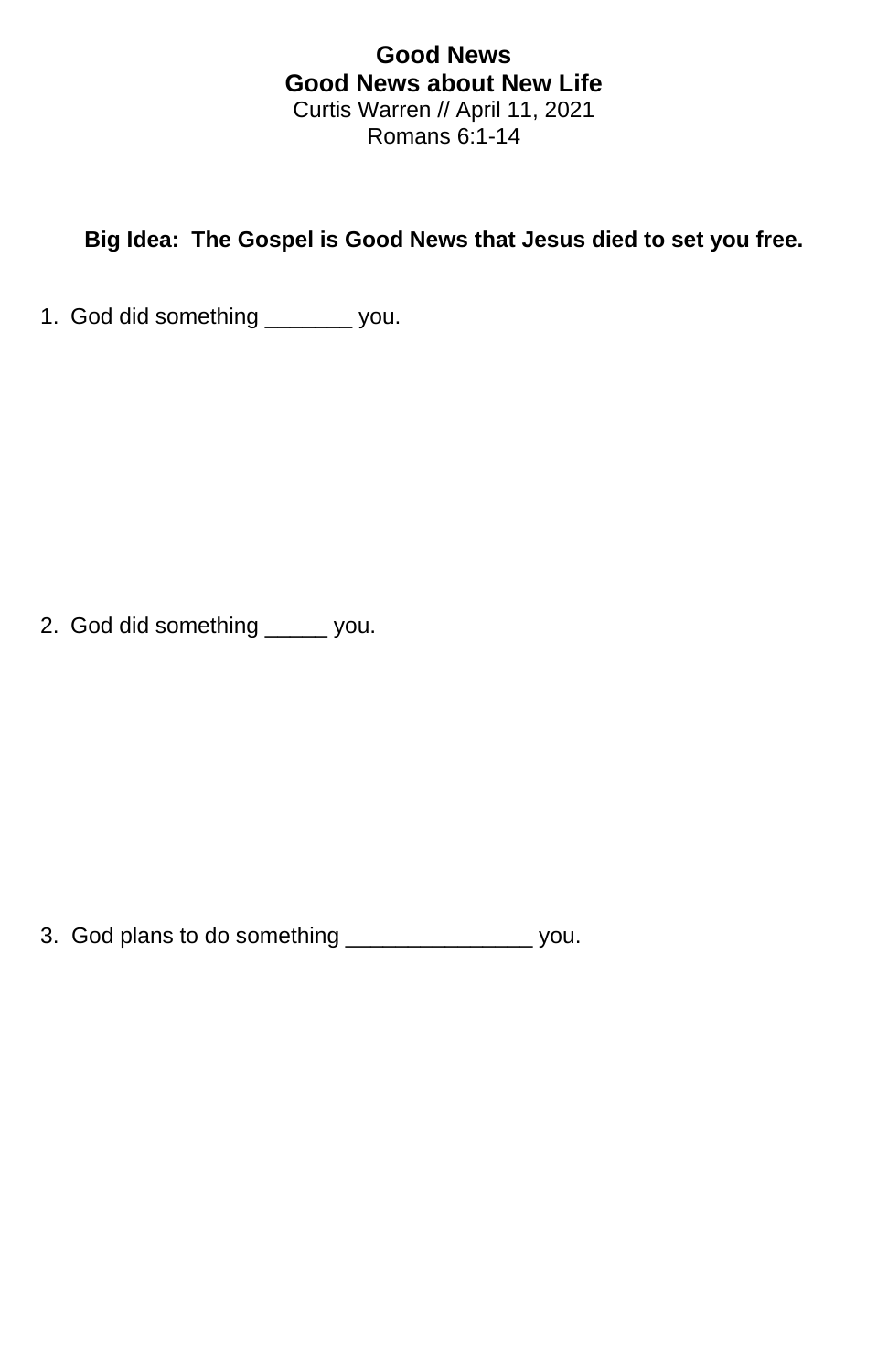## **Sermon questions**

We're in a series in the book of Romans called Good News where we are studying the many ways that the gospel is good news for everyone. This week, our passage is **Romans 6:1-14**, and we learn that the gospel is good news that Jesus died to set you free.

Use these questions to discuss the message from Sunday, focusing on how you can **grow** as an everyday follower of Jesus and how you can **go** accomplish what Jesus calls you to do.

1. Do you resonate more with the idea that God's grace means you can sin without consequence, or the idea that you and others need to follow strict rules to keep you from getting close to sin?

2. Have someone read **vs. 1-2**. In your own words—why is it true that we can't "go on sinning so that grace may increase"? Have someone read **Hebrews 10:26-27**.

3. Have someone read **vs. 12**. If we have been set free from sin, why do you think it can still be so difficult to resist the temptation of sin?